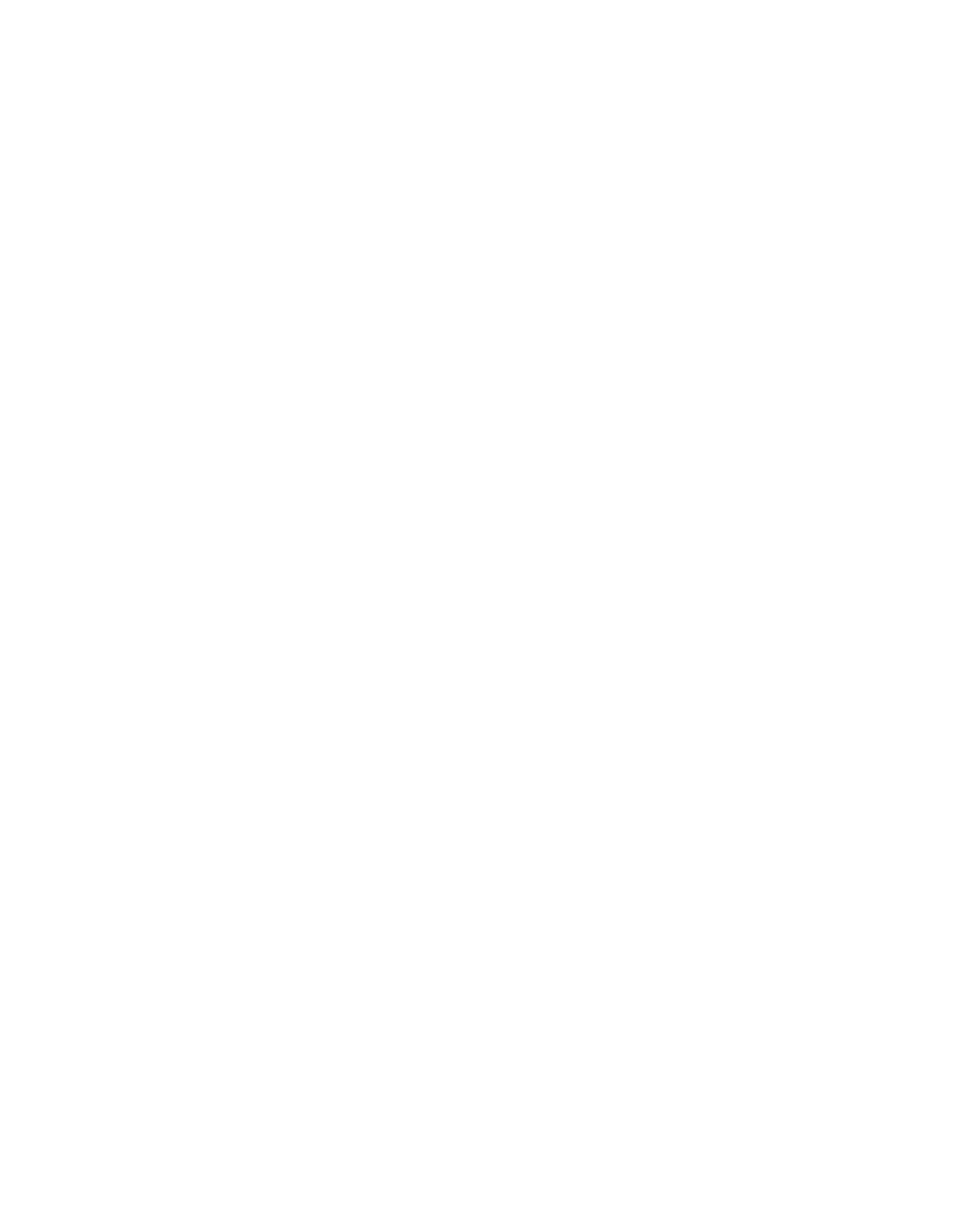*CNHP's mission is to preserve the natural diversity of life by contributing the essential scientific foundation that leads to lasting conservation of Colorado's biological wealth.*

#### **Colorado Natural Heritage Program**

Warner College of Natural Resources Colorado State University 1475 Campus Delivery Fort Collins, CO 80523 (970) 491‐7331 

Report Prepared for: Colorado Department of Transportation and the Colorado Natural Areas Program

Recommended Citation: 

Panjabi, S.S. and G. Smith, 2014. Recommended best management practices for Good-neighbor bladderpod (*Physaria vicina*): practices developed to reduce the impacts of road maintenance activities to plants of concern. Colorado Natural Heritage Program, Colorado State University, Fort Collins, Colorado.

> Front Cover: *Physaria vicina* plants and habitat, from top to bottom, © Steve O'Kane, Peggy Lyon, James L. Reveal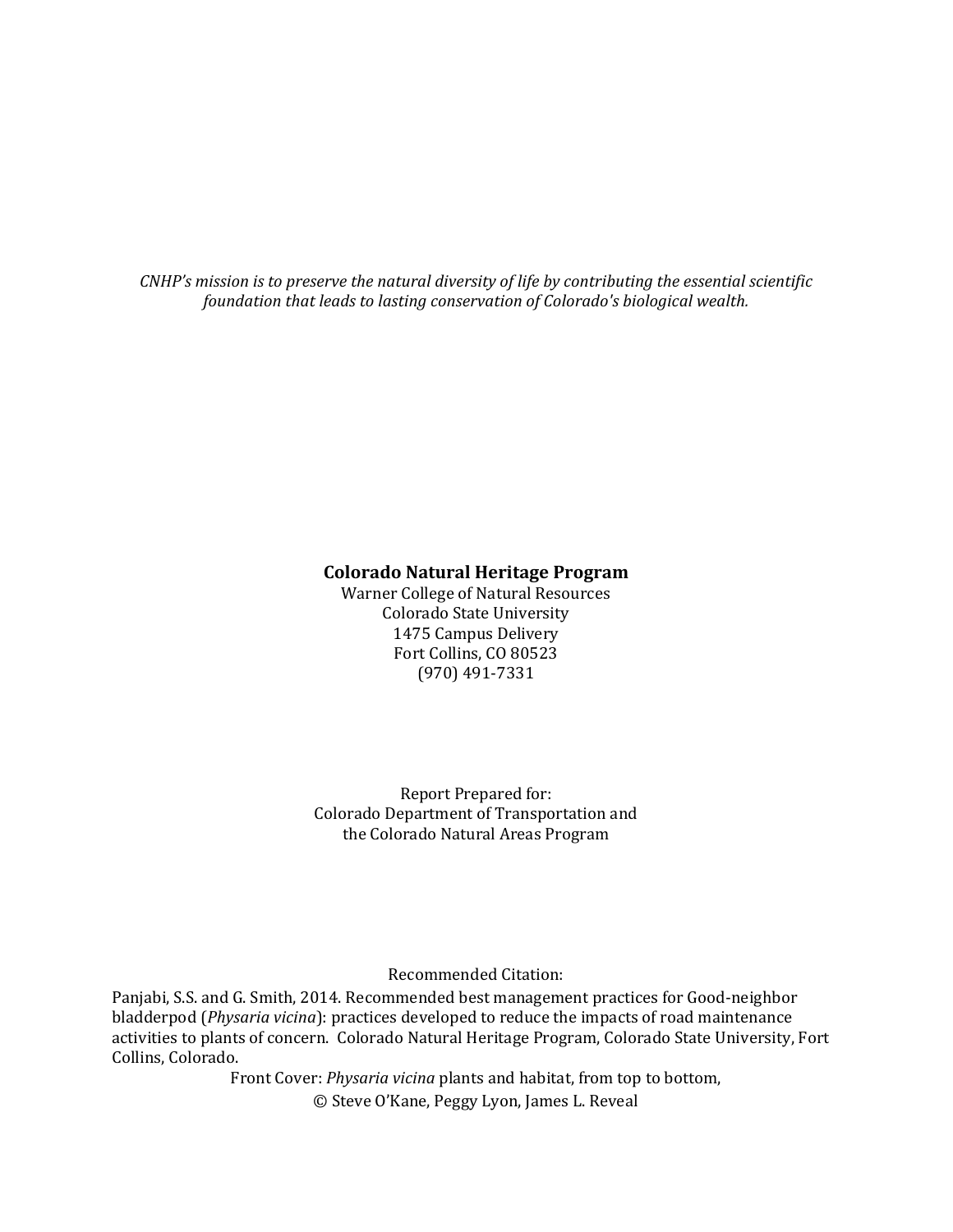## **RECOMMENDED BEST MANAGEMENT PRACTICES for Good-neighbor bladderpod (***Physaria vicina***)**

## **Practices Developed to Reduce the Impacts of Road Maintenance Activities to Plants of Concern**

Susan Panjabi and Gabrielle Smith

Colorado Natural Heritage Program Warner College of Natural Resources

> Colorado State University Fort Collins, Colorado 80523



May 2014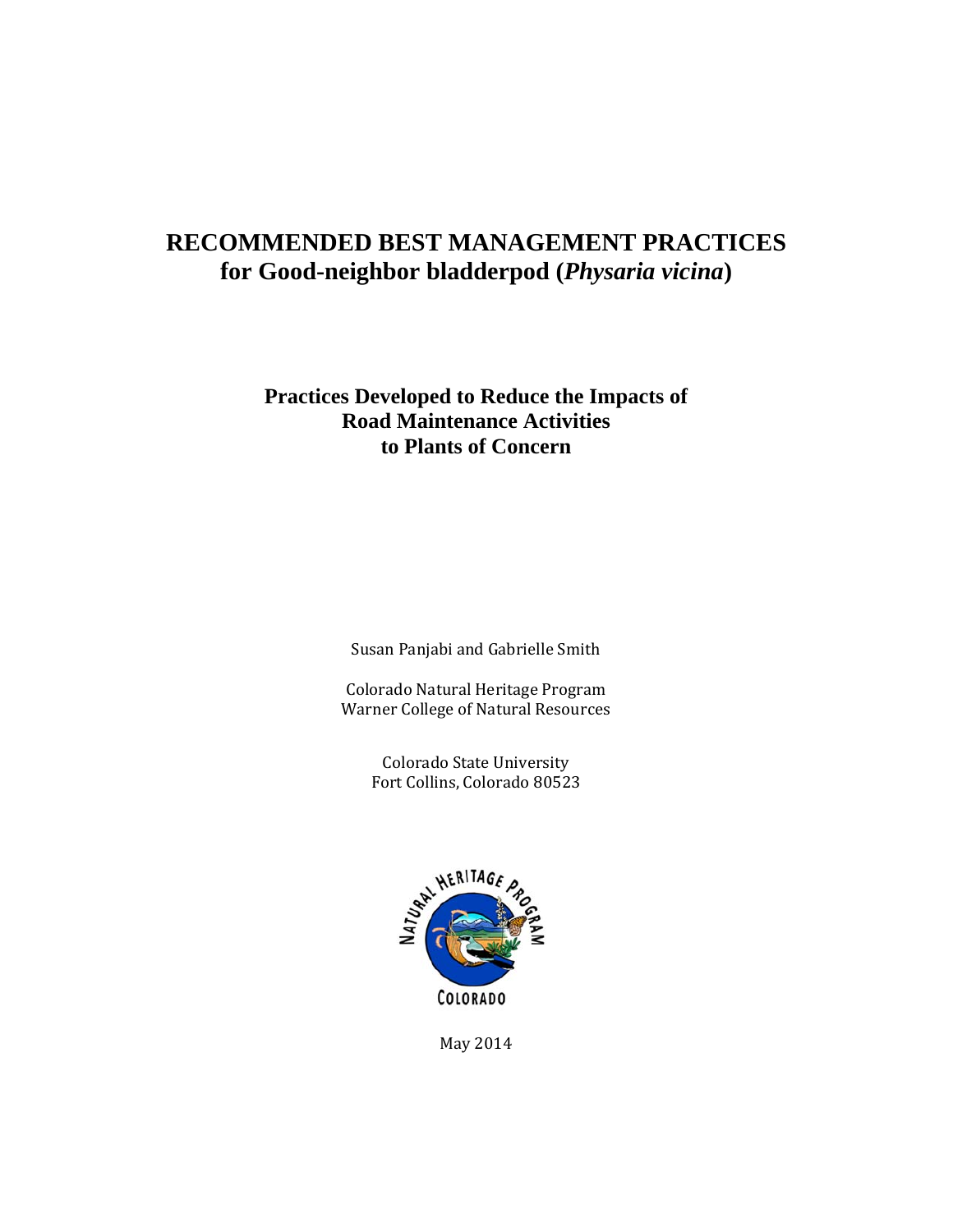# **ACKNOWLEDGEMENTS**

Funding for this important project was provided by the Colorado Department of Transportation (CDOT) and the Colorado Natural Areas Program (CNAP).

We appreciate the input of numerous individuals during the preparation of this document, especially James L. Reveal, Sarah Triplett, Brian Elliott, Jill Handwerk, and Bernadette Kuhn.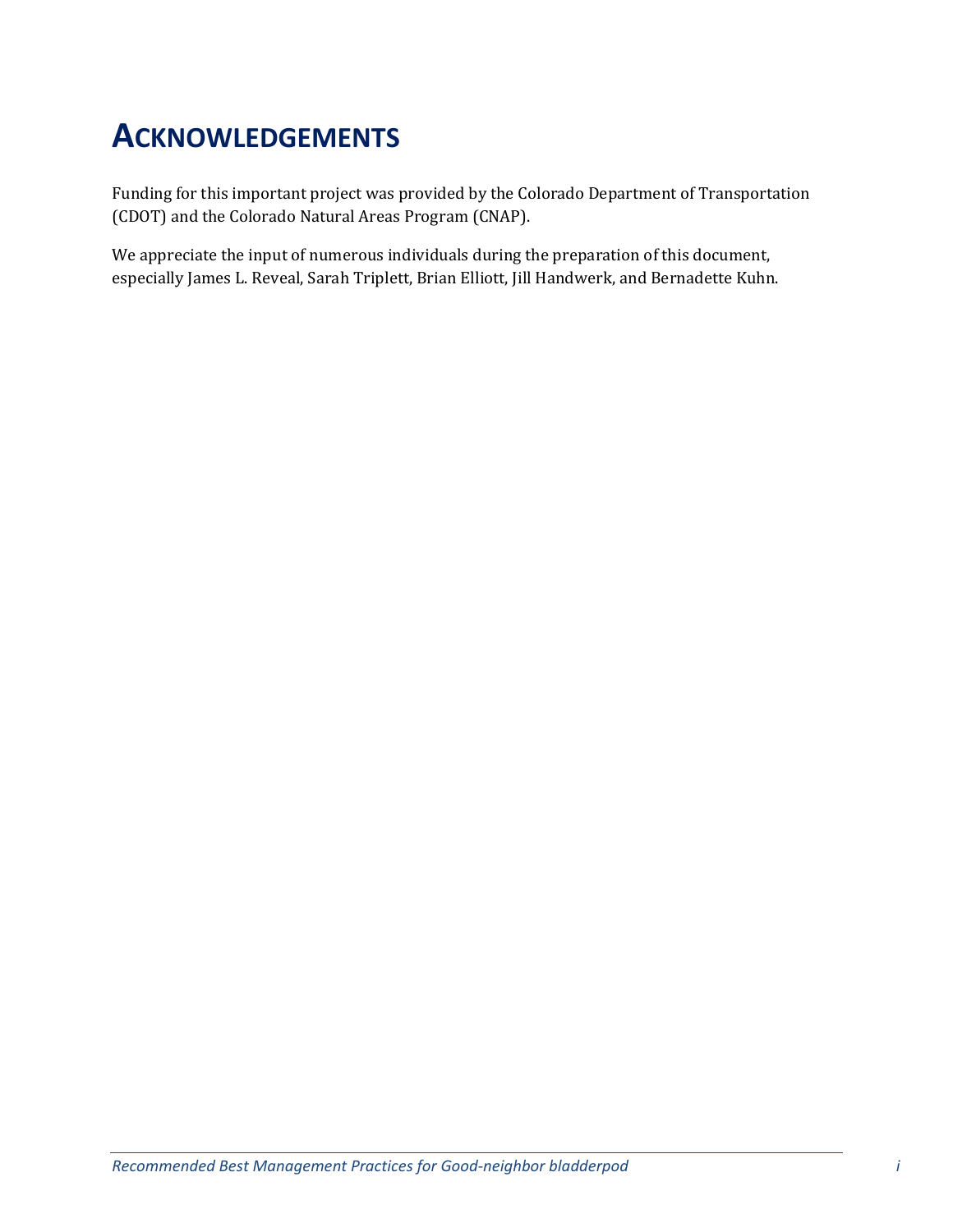# **TABLE OF CONTENTS**

| $In traditional, \textit{un} \textit{1} \textit{1} \textit{2} \textit{2} \textit{3} \textit{4} \textit{5} \textit{5} \textit{6} \textit{7} \textit{6} \textit{7} \textit{7} \textit{7} \textit{8} \textit{1} \textit{1} \textit{1} \textit{1} \textit{1} \textit{1} \textit{1} \textit{1} \textit{1} \textit{1} \textit{1} \textit{1} \textit{1} \textit{1} \textit{1} \textit{1} \textit{1} \textit{1} \textit{1} \textit{1} \$ |  |
|----------------------------------------------------------------------------------------------------------------------------------------------------------------------------------------------------------------------------------------------------------------------------------------------------------------------------------------------------------------------------------------------------------------------------------|--|
|                                                                                                                                                                                                                                                                                                                                                                                                                                  |  |
| Noxious Weed Management in Habitat for Good-neighbor bladderpod (Physaria vicina)  3                                                                                                                                                                                                                                                                                                                                             |  |
|                                                                                                                                                                                                                                                                                                                                                                                                                                  |  |
|                                                                                                                                                                                                                                                                                                                                                                                                                                  |  |
|                                                                                                                                                                                                                                                                                                                                                                                                                                  |  |
|                                                                                                                                                                                                                                                                                                                                                                                                                                  |  |
|                                                                                                                                                                                                                                                                                                                                                                                                                                  |  |
|                                                                                                                                                                                                                                                                                                                                                                                                                                  |  |
|                                                                                                                                                                                                                                                                                                                                                                                                                                  |  |
|                                                                                                                                                                                                                                                                                                                                                                                                                                  |  |
|                                                                                                                                                                                                                                                                                                                                                                                                                                  |  |
|                                                                                                                                                                                                                                                                                                                                                                                                                                  |  |
|                                                                                                                                                                                                                                                                                                                                                                                                                                  |  |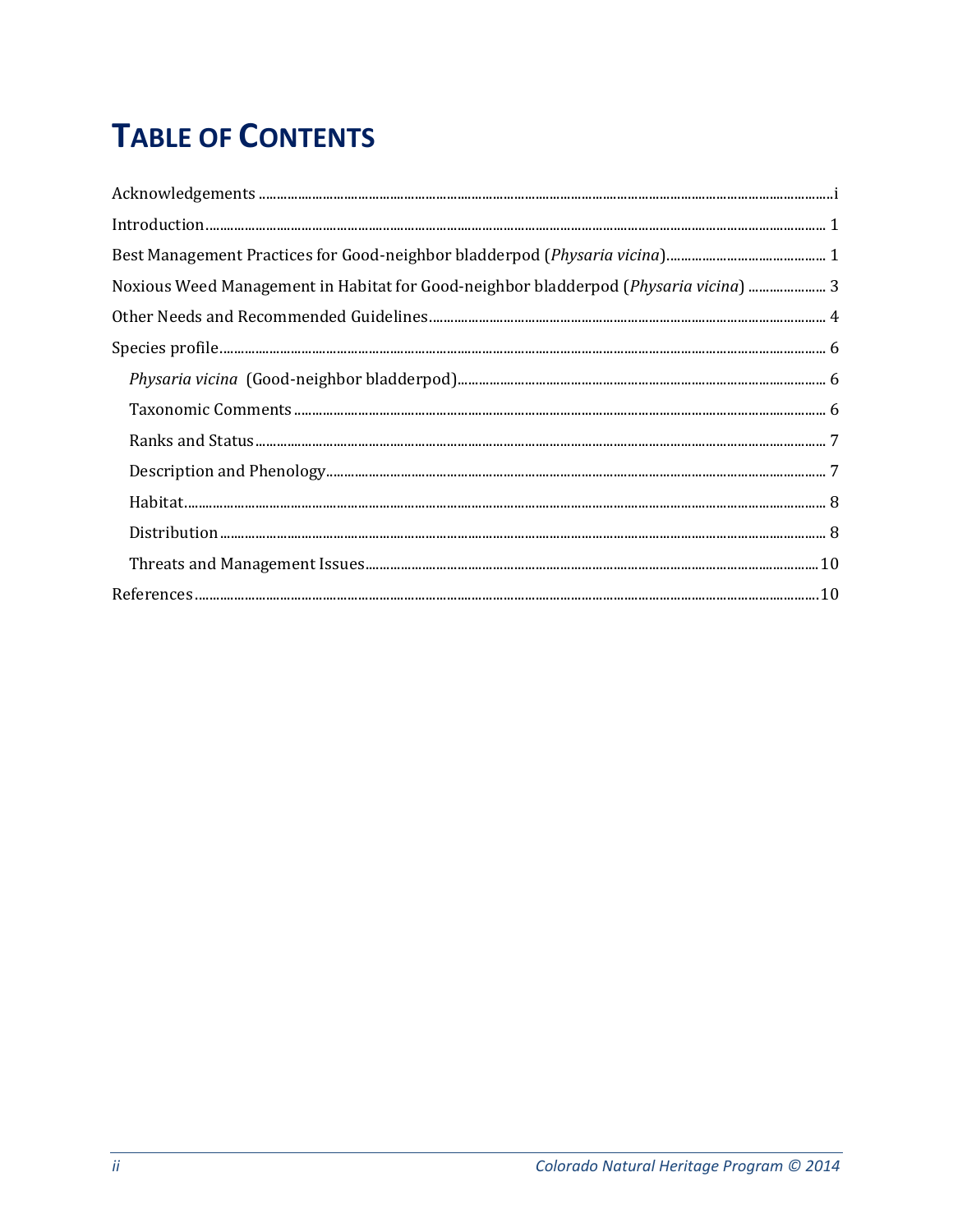# **INTRODUCTION**

Good-neighbor bladderpod (*Physaria vicina*) is a small plant in the Brassicaceae (Mustard Family) that is known only from southwestern Colorado in Montrose and Ouray counties, and is considered to be imperiled at a global and state level  $(G2/S2;$  Colorado Natural Heritage Program 2014). One of the biggest conservation issues for this imperiled plant species is the lack of awareness of its existence and status. Avoiding or minimizing impacts to this species during road maintenance activities will effectively help to conserve its habitat and is unlikely to confer substantial impacts on road maintenance goals and projects. The Best Management Practices (BMPs) included in this document are intended to help increase the awareness of this species for anyone involved in road maintenance activities.

The desired outcome of these recommended BMPs is to reduce significantly the impacts of road maintenance activities to the Good-neighbor bladderpod on federal, state, and/or private land. The BMPs listed here are intended to be iterative, and to evolve over time as additional information about the Good-neighbor bladderpod becomes available, or as road maintenance technologies develop. 

The intent of these BMPs is to inform people working along roadside areas regarding the importance of Good-neighbor bladderpod, one of Colorado's botanical treasures, and to outline some of the ways in which this species can coexist with road maintenance activities. The implementation of these recommendations will help to assure that maintenance activities proceed without unintended harm to the Good-neighbor bladderpod.

# **BEST MANAGEMENT PRACTICES FOR GOOD‐NEIGHBOR BLADDERPOD (***PHYSARIA VICINA***)**

- 1. Gather mapped location information for Good-neighbor bladderpod along roadsides (within 50 meters/54 yards of all roads: CDOT, County, USFS, BLM, and municipalities) consulting with the Colorado Natural Heritage Program (CNAP) at Colorado State University, local herbaria, and other known sources of rare plant location data. In 2014 this step was conducted by the Colorado Natural Heritage Program as part of a pilot project to conserve roadside populations of globally imperiled plants (Panjabi and Smith 2014).
- 2. Work with the Colorado Natural Heritage Program to create **Special Management Areas** based on the distribution of Good-neighbor bladderpod within 50 meters/54 yards of roads and a recommended avoidance buffer of 200 meters/218 yards. The 200 meter/218 yard buffer reduces dust transport, weed invasion, herbicide damage, magnesium chloride damage, and other unintended impacts, such as alteration of hydrological setting. It also reduces impact to pollinators and their habitat. **Special Management Areas** (maps and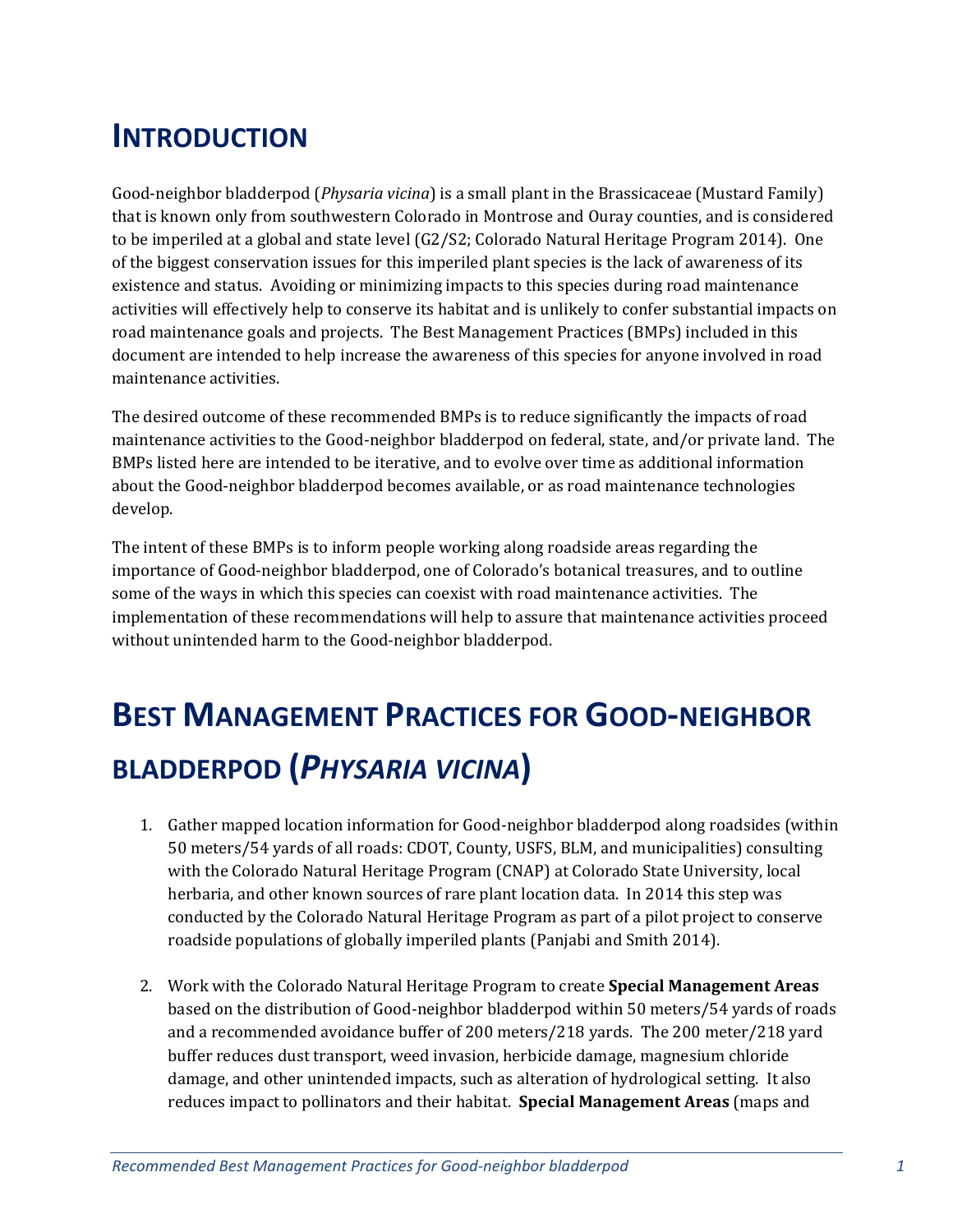data tables) are presented in Appendix One if a data sharing agreement has been signed with the Colorado Natural Heritage Program.

- 3. Prior to road maintenance work, the field supervisor (CDOT) or land manager (County, BLM, etc.) should provide maps to road crews showing all known Special Management Areas for the plants (as hard-copy and GIS files, and including the UTMs indicating the extent of the Special Management Areas along roads). The maps and other data should be "species blind"; they should *not* indicate what species are found within the Special Management Areas (Good-neighbor bladderpod as well as other rare taxa). The maps should be updated as new plant locations are found.
- 4. Within the Special Management Areas the roadsides should not be seeded, sprayed or mowed to avoid disturbance to soils, plants, and habitat. This includes all brush control, fire control, and weed control. Dust abatement applications, if necessary, should be comprised of water only, with use of magnesium chloride to the minimum extent necessary.
- 5. If mowing is necessary, for example for safety reasons, avoid mowing from May 1-August 31. Mowing with a 6 in/15 cm or higher cut could take place in the Special Management Areas before May 1 (or after August 31) as long as the mowers do not drive over/park on top of the plants.
- 6. If grading is necessary, following rain or other events that wash out roads, avoid burying the rare plants.
- 7. Snow and ice control measures present some concerns for the Special Management Areas, though public safety is a priority. When possible, plowing, deicer and sand applications, rock slide removal, snow fence maintenance and construction activities should consider the locations of the Special Management Areas. For example, sand applications could cover plants when the snow melts; and should be avoided if possible.
- 8. Locating signs away from Special Management Areas would benefit the Good-neighbor bladderpod. If guardrails need to be installed/repaired, minimize impacts to the bladderpod to the greatest extent possible.
- 9. *Ex-situ* techniques such as transplanting are not recommended under any circumstances.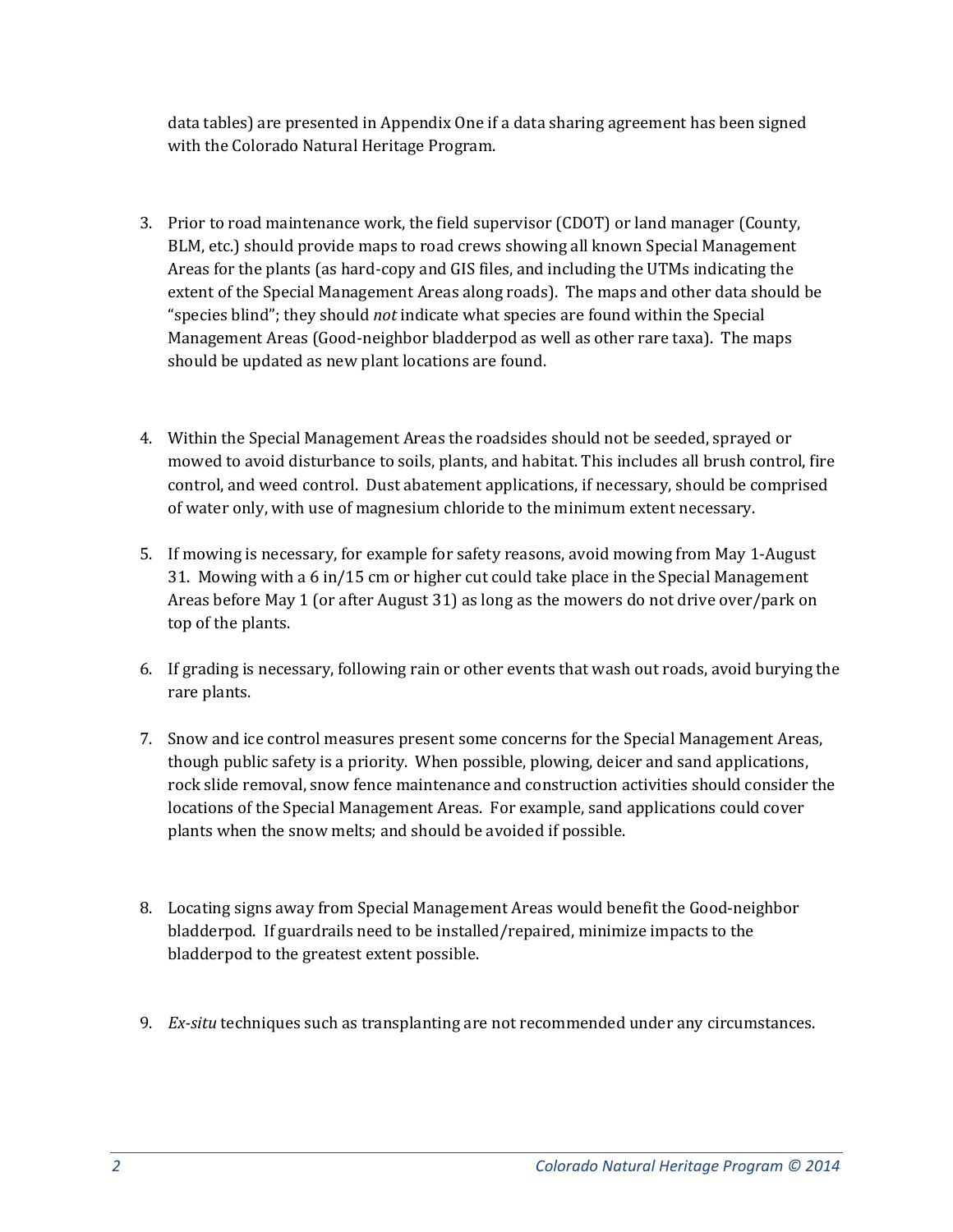- 10. Develop monitoring plans for the roadside locations of Good-neighbor bladderpod, with goals to detect any decrease in the population size or condition, and/or needs for restoration efforts and/or noxious weed management.
- 11. Minimize impacts to habitat for Good-neighbor bladderpod through appropriate and creative project planning. Some examples of appropriate and creative project planning include:
- Wash vehicles and other equipment to reduce the spread of noxious weeds from other areas.
- Assure that straw and hay bales used for erosion control are certified free of noxious weeds.
- Contact the Colorado Natural Heritage Program at Colorado State University when planning ground breaking activities at or near (within 200 meters/218 yards of) Good-neighbor bladderpod sites.

# **NOXIOUS WEED MANAGEMENT IN HABITAT FOR GOOD‐ NEIGHBOR BLADDERPOD (***PHYSARIA VICINA***)**

- 1. Document, map, monitor and control all infestations of noxious weeds (Colorado Noxious Weed Act 2003) and other non-native invasive plant species in and adjacent to occupied habitat for Good-neighbor bladderpod. The Colorado Noxious Weed List can be found online at: http://www.colorado.gov/cs/Satellite/Agriculture-Main/CDAG/1174084048733
- 2. Monitor Special Management Areas for new weed infestations. Noxious weeds in close proximity (within  $400-800$  meters/ $437-875$  yards) to the plants of concern should be the highest priority for control. Ensure that the rare plants are protected from any damage resulting from weed control efforts.
- 3. Control noxious weeds using integrated techniques. Limit chemical control in areas within 200 meters/218 yards of rare plant species to avoid damage to non-target species. Mechanical or chemical control in and near rare plant habitat should only be implemented by personnel familiar with the rare plants.
- 4. Herbicide application should be kept at least 200 meters/218 yards from known plant populations, except in instances where weed populations threaten habitat integrity or plant populations. Great care should be used to avoid pesticide drift in those cases.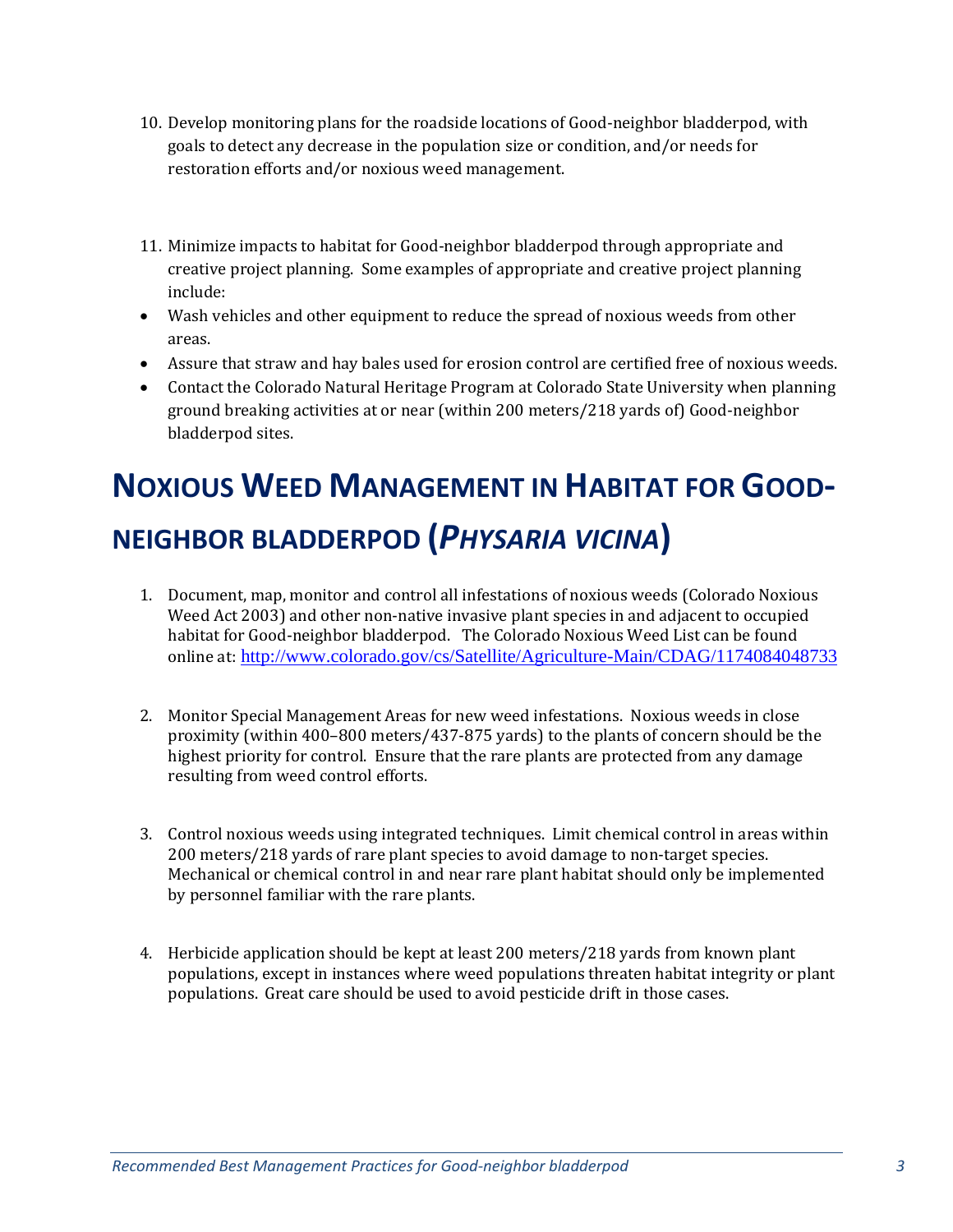# **OTHER NEEDS AND RECOMMENDED GUIDELINES**

Further inventory, monitoring, research, and conservation planning is recommended for the Goodneighbor bladderpod to assist with future development and implementation of these Best Management Practices (BMPs), as well as our basic understanding of this rare species. As we work to manage for the long-term viability of the Good-neighbor bladderpod it will be important to conduct botanical surveys (inventories) and map new locations to improve our understanding about how roadside locations contribute to full species distribution. Inventory work may also help to identify sites that could be suitable for conservation efforts. Monitoring roadside locations is important to determine if the BMPs are working, and clarify the conservation status of the species. Research into pollination ecology, recommended setbacks, and phenology is also suggested. As these research efforts are undertaken, the following recommendations can help assure high quality results that will be most useful in conservation planning activities.

- 1. Botanical field surveys should be conducted by qualified individual(s) with botanical expertise, according to commonly accepted survey protocols, and using suitable GPS equipment. The Colorado Natural Heritage Program (CNHP) at Colorado State University can provide references, field forms, etc. Surveys should be repeated at least once every 10 years. Prioritize surveys on preferred geologic substrates within species range.
- 2. Botanical field surveys should be conducted during April and May when the Good-neighbor bladderpod can be detected and accurately identified. In some cases multi-year surveys may be necessary, e.g., if drought conditions occur during the survey window.
- 3. If Good-neighbor bladderpod (or other species of concern) are found within the survey area, the botanist should endeavor to determine the complete extent of the occurrence and the approximate number of individuals within the occurrence. Ideally occurrences should be delineated by GPS and the results imported to GIS for inclusion on updated project maps.
- 4. Field survey results should be reported to CNHP, and to appropriate land managers. A photograph or voucher specimen (if sufficient individuals are present) should be taken. Vouchers should be deposited in one of Colorado's major herbaria (e.g., University of Colorado, Colorado State University, Denver Botanic Gardens). Negative results of surveys should also be reported to CNHP.
- 5. Perform frequent and timely inspections of development sites and plants of concern occurrences to ensure that BMPs are being followed, and to identify areas of potential conflict. Inspections of plant occurrences should be performed by a botanist or other qualified personnel.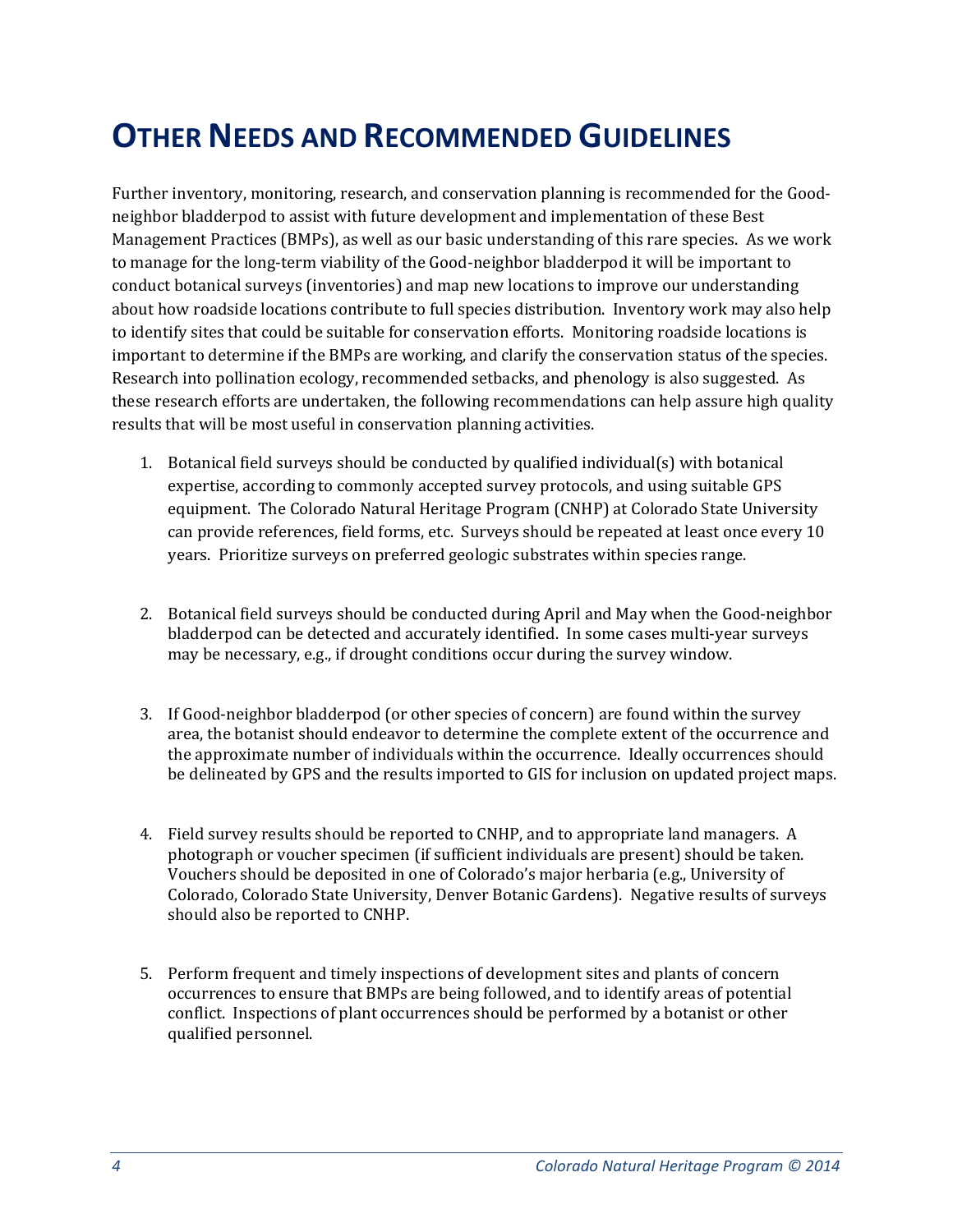- 6. Monitoring is more likely to succeed if properly planned. Collection of baseline data, prior to any impact, is vital. Although land management agencies may have specific monitoring guidelines, an excellent reference for developing and implementing a monitoring plan is Elzinga et al. (1997).
- 7. Monitor impacts on plants of concern from road maintenance, or other activities in the area. If impacts are noted, change management to address the cause of impacts.
- 8. Develop and implement monitoring plans for noxious weeds. Plans should be designed to detect new infestations and document the extent and spread of existing weeds.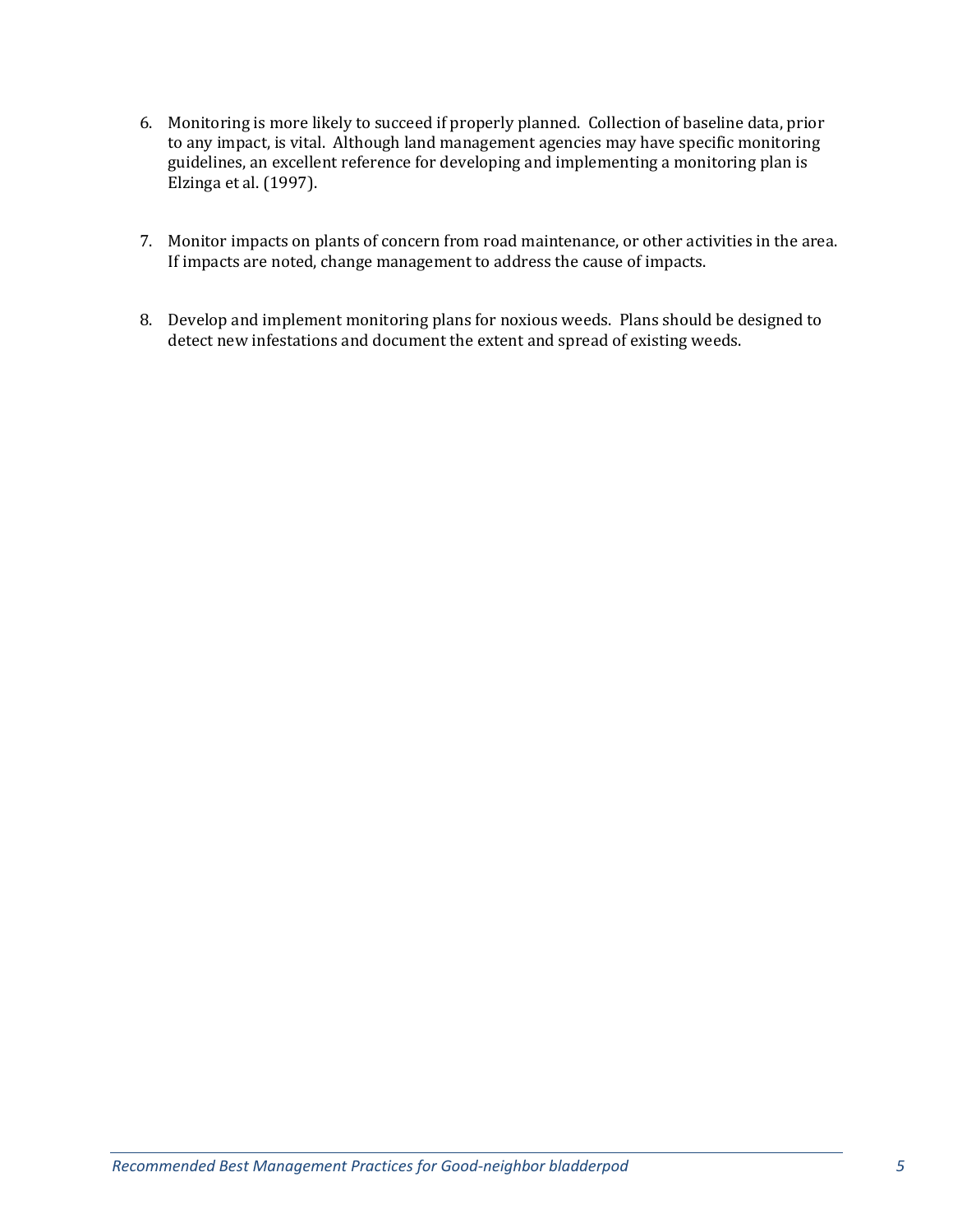# **SPECIES PROFILE**

## *Physaria vicina* **(Good‐neighbor bladderpod)**

Brassicaceae (mustard family)



Close up of *Physaria vicina* by Steve O'Kane

## **Taxonomic Comments**

=*Lesquerella vicina*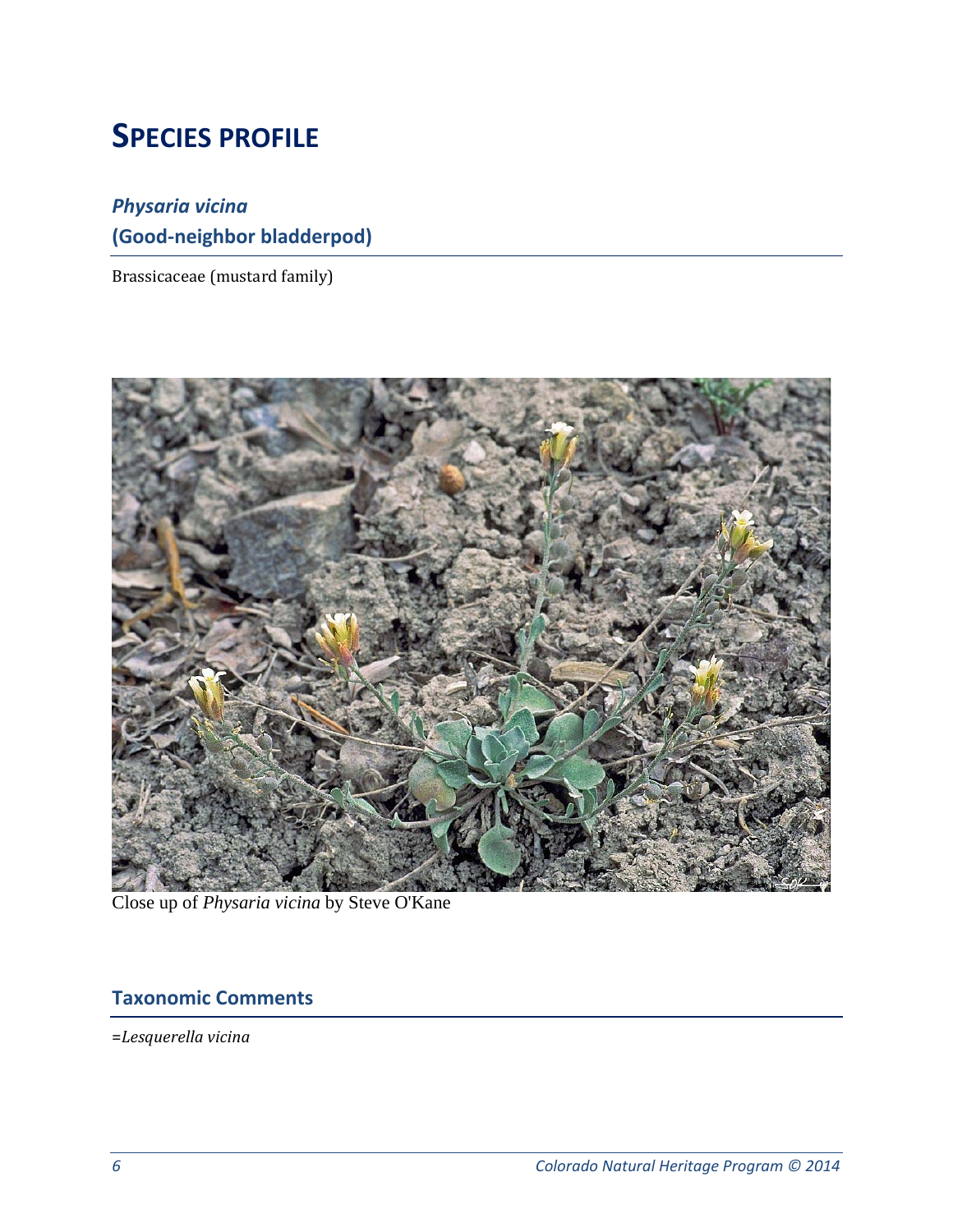#### **Ranks and Status**

**Global rank**: G2 **State rank**: S2 **Federal protection status**: BLM Sensitive **State protection status**: None 

### **Description and Phenology**



*Physaria vicina* by Dolly Baker.

**General description:** Flower petals 6-10 mm/0.2-0.4 in long, white with a yellow base; flower stalks may be sigmoid (S-shaped) or curved, sometimes straight. Siliques (fruit) are erect, and stellate-pubescent; stems 1-2.5 dm/4-10 in long, ascending (in flower) or nearly prostrate (in fruit); perennial. 

Look Alikes: No other species of *Physaria* in this area have white flower petals.

Phenology: Flowering and fruiting in April and May.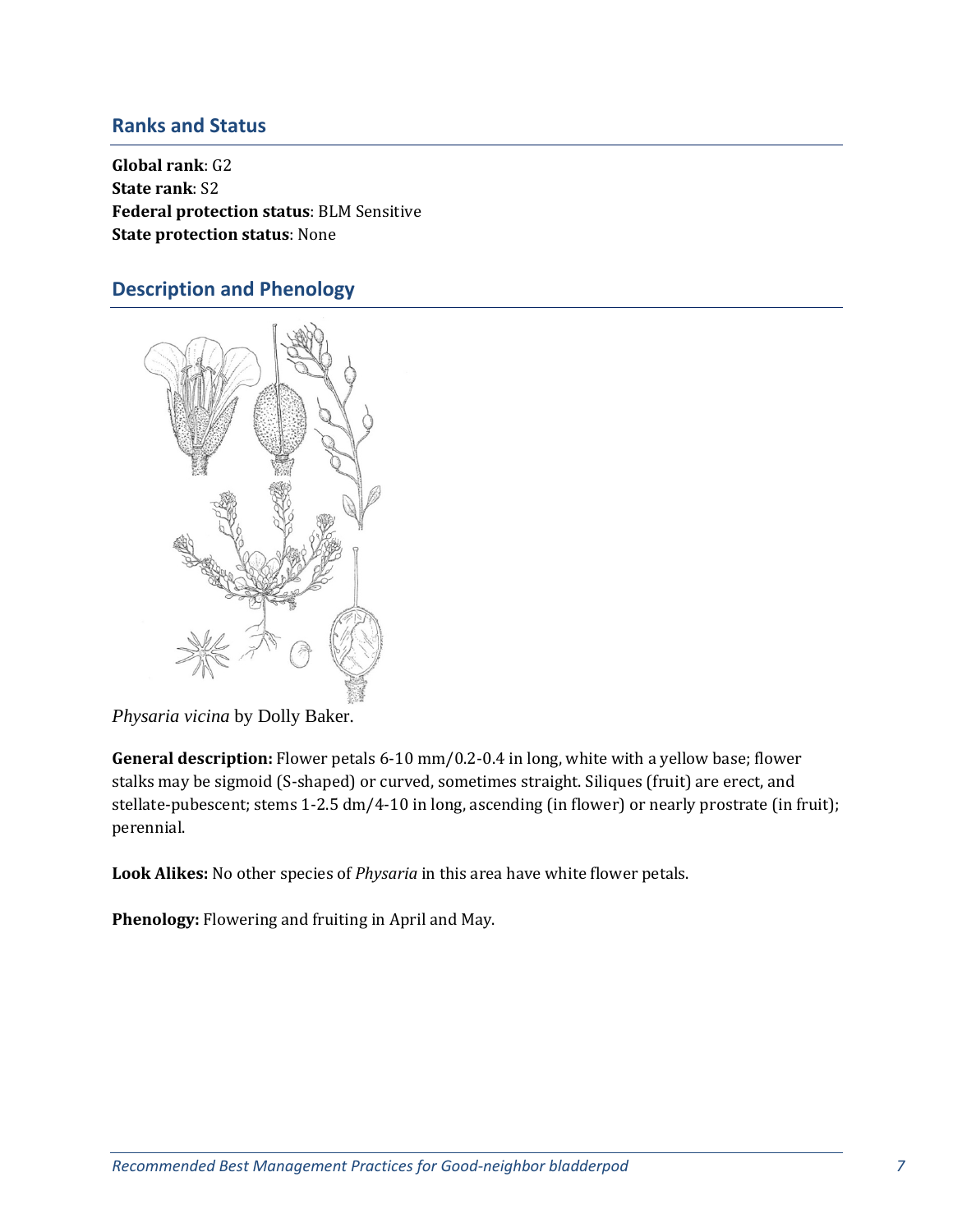### **Habitat**



Habitat of *Physaria vicina* by Peggy Lyon

**Habitat description**: This species grows on Mancos shale at the ecotone between pinyon-juniper woodland and salt desert scrub (Anderson *et al.* 1997). It also has been found in sandy soils derived from Jurassic sandstones and in sagebrush steppe. It is often found in disturbed areas, including old road beds and cattle trails. Associated species include *Juniperus osteosperm, Forsellesia meionandra, Cercocarpus montanus*, *Yucca harrimanniae, Ephedra viridis, Leymus salinus, Stanleya pinnata, Townsendia incana, Heterotheca villosa, Gutierrezia sarothrae, Eriogonum microthecum, Noccaea montana, Cymopterus fendleri, Opuntia polyacantha, Echinocereus triglochidiatus, Achnatherum hymenoides, Stanleya albescens, Erysimum capitatum, Phlox hoodii, Draba reptans,* and *Stenotus armerioides* (Colorado Natural Heritage Program 2012). 

**Elevation Range:** 5,705 - 7,536 feet; 1,739 - 2,297 meters

### **Distribution**

#### **Colorado endemic:** Yes

**Global range:** This species is presently considered endemic to Montrose and Ouray counties, western Colorado. Estimated range is 1,285 square kilometers (496 square miles), calculated in GIS by drawing a minimum convex polygon around the known occurrences (calculated by the Colorado Natural Heritage Program in 2008).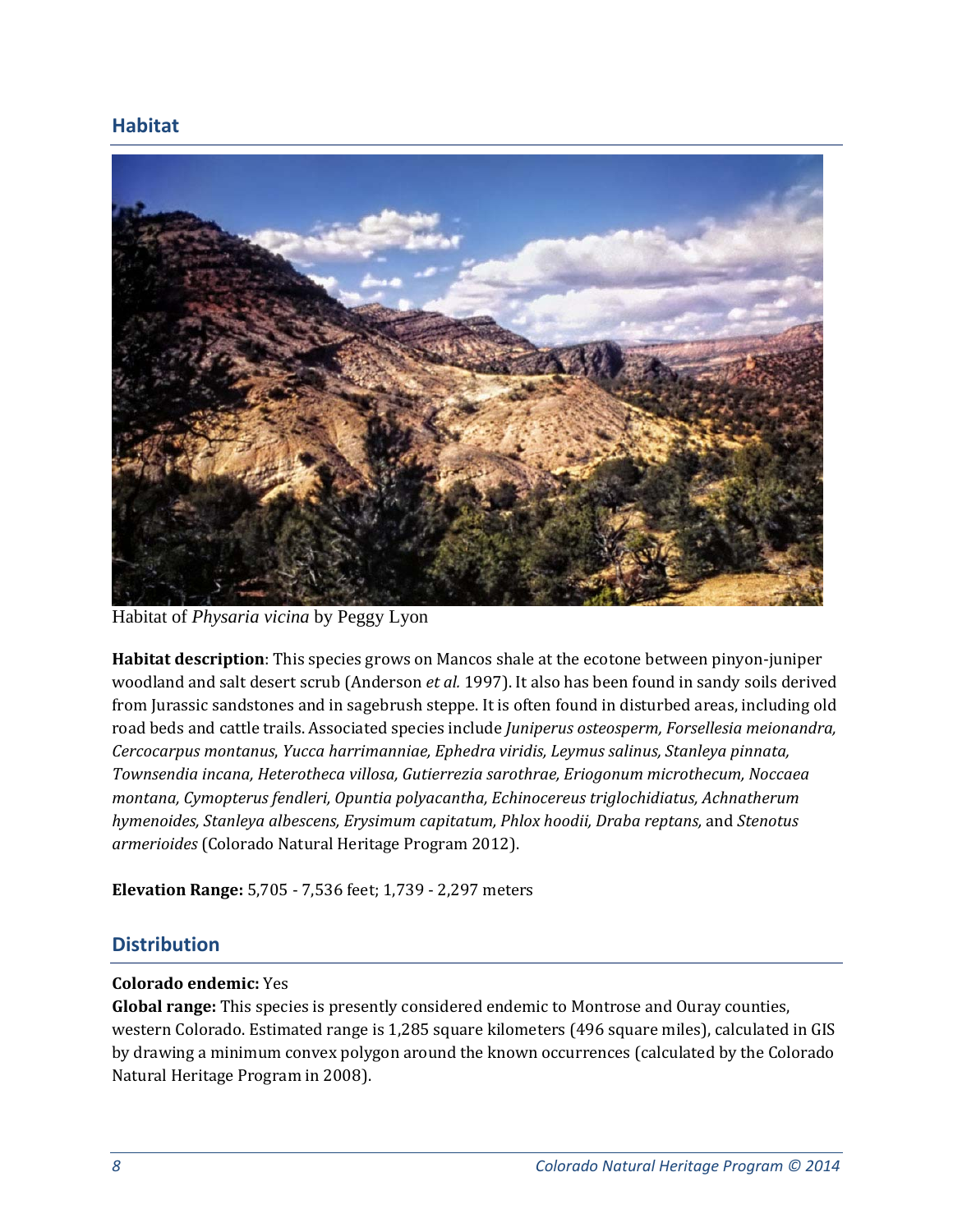

Distribution of *Physaria vicina* in Colorado according to mapped land ownership/management boundaries (CNHP 2012, COMaP v9 ).



Distribution map of *Physaria vicina* in Colorado.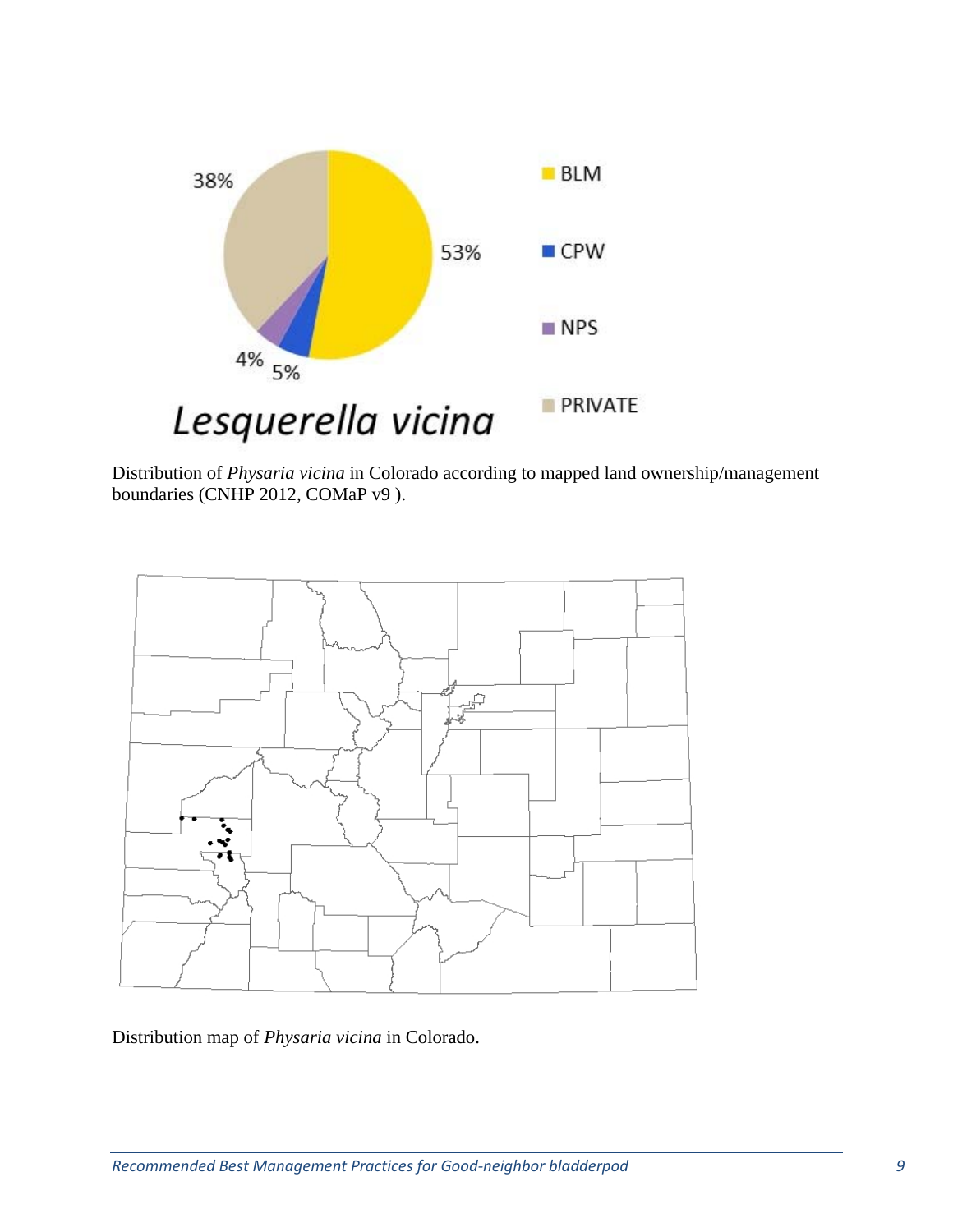## **Threats and Management Issues**



Summary results of an analysis of the status of *Physaria vicina* based on several ranking factors. This species was concluded to be "Moderately Conserved". From Rondeau et al. 2011.

Roads and recreational uses are considered to be the primary threats to the species at this time (Rondeau et al. 2011). Other management concerns include powerline maintenance and grazing.

# **REFERENCES**

Ackerfield, J. 2012. *The Flora of Colorado*. Colorado State University Herbarium. 433 pp.

Al-Shehbaz, I. A., and S. L. O'Kane. 2002. *Lesquerella* is united with *Physaria* (Brassicaceae). *Novon* 12:319‐329. 

Anderson, John, James Reveal and Reed Rollins. 1997. *Lesquerella vicina* (Brassicaceae), a New Species from the Uncompahgre River in Western Colorado. Novon 7:9-12.